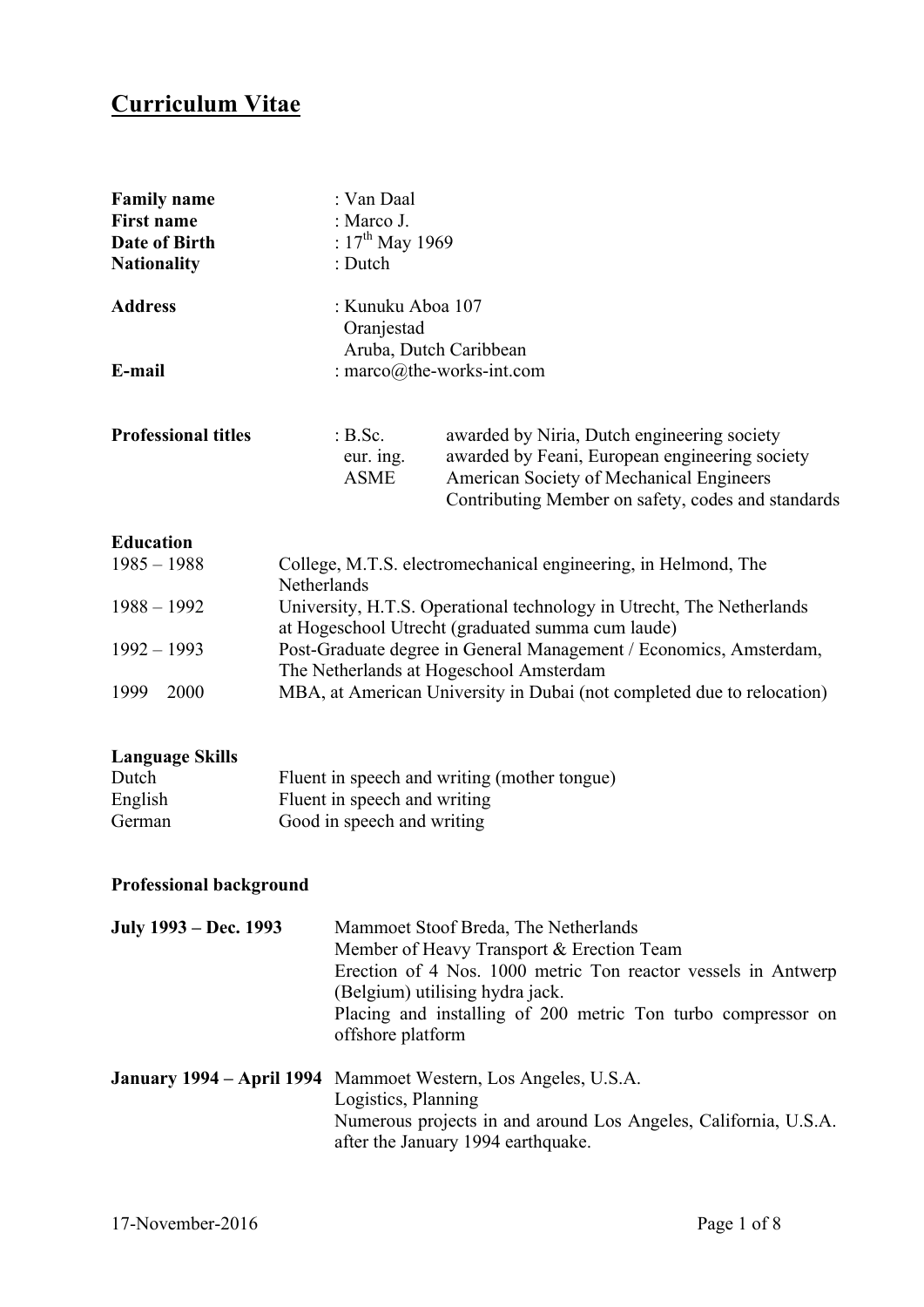| <b>April 1994 – August 1994</b> | Davenport Mammoet, Rosharon, Texas, U.S.A.<br>Overall Project Engineering, Planning, Execution<br>Transport, included ro-ro operation on Mississippi, of 5 Nos. 200<br>metric Ton vessels from fabrication yard to Baton Rouge,<br>Louisiana.                                                                    |
|---------------------------------|------------------------------------------------------------------------------------------------------------------------------------------------------------------------------------------------------------------------------------------------------------------------------------------------------------------|
| <b>August 1994 – Dec. 1994</b>  | Mammoet Gulf, Dubai, U.A.E.<br>Heavy Lift & heavy Transport Supervisor, Engineering<br>Erection of oil plant shipped from U.S.A. to Fujeirah, U.A.E.<br>Transport and erection of two LNG trains in Ras Laffan, Qatar.<br>Engineering for various works in the region.                                           |
|                                 | Dec. 1994 – February 1995 Walter Wright Mammoet Hong Kong<br>Engineering, Preparation, Planning, Execution<br>Transport and placing of 24 Nos. 18 metric Ton odd-shaped pre-<br>cast roof sections over the anchorage of the Tsing Ma Bridge. This<br>bridge is the access road to the new airport Chek Lap Kok. |
|                                 | February 1995 – May 1995 Mammoet Shipping, Amsterdam, The Netherlands<br>Member of Heavy Lift team for loading & discharge.<br>Sailed on MV Envoyager, Voyage 31, from Antwerp to Tilbury,<br>Gothenburg and Porto Marghera.                                                                                     |
| <b>July 1995 – June 1998</b>    | Mammoet Gulf, Dubai, U.A.E.<br>Project Engineer                                                                                                                                                                                                                                                                  |
| <b>Activities</b>               | - Feasibility studies<br>AutoCAD, 3-dimensional transport and/or lifting proposals<br>Stability calculations on hydraulic trailers<br>Ground bearing pressure calculations<br>Logistics<br>Strength calculations<br>Bills of material<br>Turnkey project engineering<br>Field experience                         |
| <b>Projects</b>                 | Muscat, Oman. Transportation and Erection of desalination plant<br>consisting of 15 Nos. Heavy Lifts varying from 100 to 185 metric<br>Ton                                                                                                                                                                       |
|                                 | Port Louis, Mauritius, Indian Ocean. Transportation of 9 Nos.<br>Heavy Lifts for new Power Station together forming a 1000 metric<br>Ton diesel engine.                                                                                                                                                          |
|                                 | Port Louis, Mauritius, Indian Ocean. Construction of new jetty for<br>Mauritius Free Zone with 2 Nos. 150 metric Ton and 1 No. 200<br>metric Ton cranes.                                                                                                                                                         |
|                                 | Sohar, Oman. Exchange of 200 metric Ton copper mill. Mill was<br>exchanged on a 2.5 meter elevation with jacking and skidding<br>equipment.                                                                                                                                                                      |
| 17-November-2016                | Page 2 of 8                                                                                                                                                                                                                                                                                                      |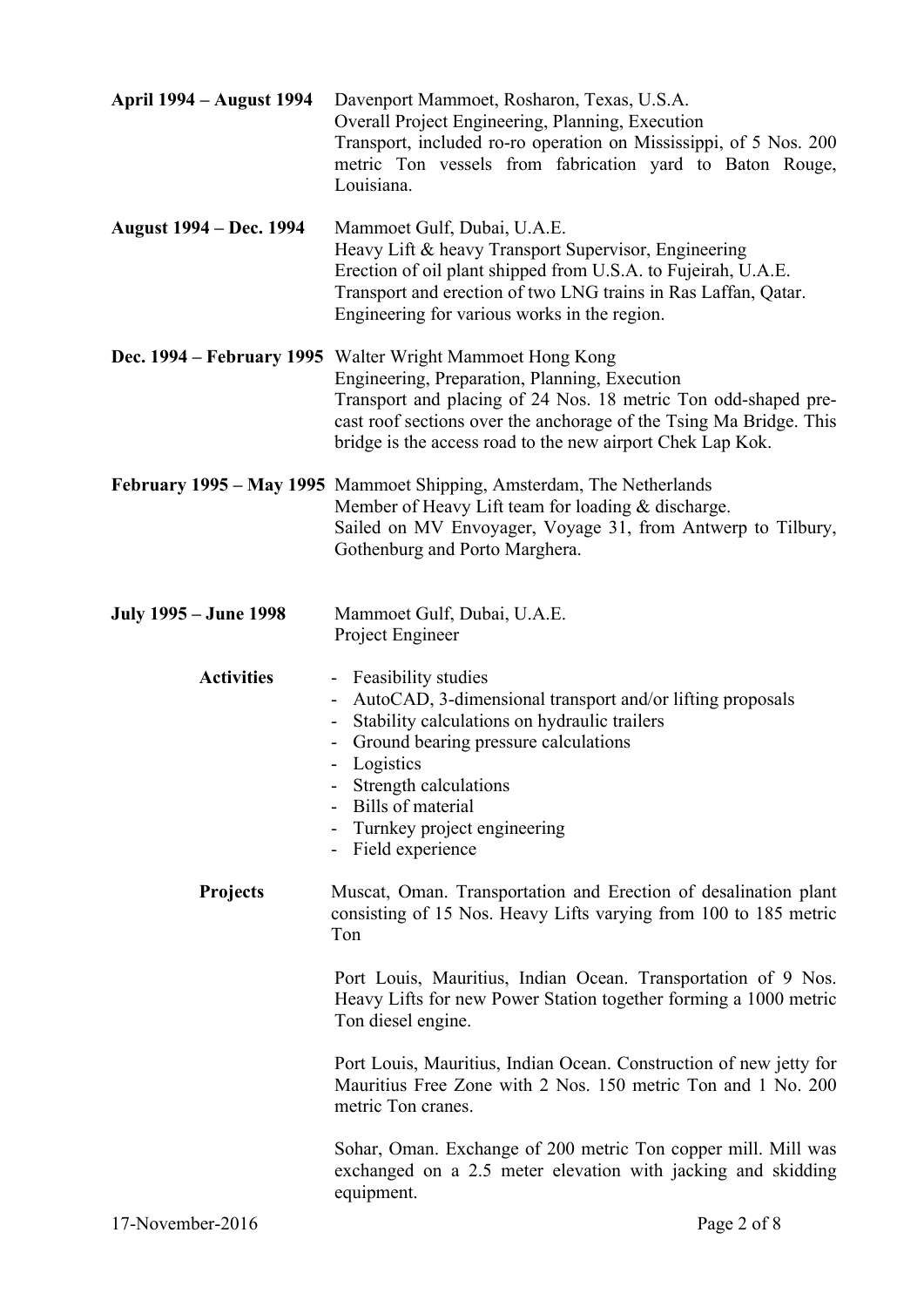Ruwais, Abu Dhabi, U.A.E. Transport and Exchange of 120 metric Ton Waste Heat Boiler in a life fertiliser plant with a 250 metric Ton crane (M250)

Al Awir, Dubai, U.A.E. Transportation and erection of a 600 MW power plant. Plant consisted of 15 Nos. Heavy Lifts of 200+ metric Ton.

Mukalla, Yemen. Transportation and placing onto foundation of 4 Nos. diesel engines of 125 metric Ton and 4 Nos. generators of 55 metric Ton for a power plant. Transport was carried out through mountainous areas with inclines up to 17%.

Ras Laffan, Qatar. Transport from ships side to under crane hook of heavy lifts upto 700 metric Ton in weight, upto 60 meters in length and upto 16 metres in height. Scope of work included ro-ro operations, temporary offloading and site moves.

Jumeirah, Dubai, U.A.E. Transport of odd shaped trusses upto 50 metric Ton from fabrication yard to the new prestigious Burj Al Arab Hotel. Transport was carried out on self-propelled trailers in double width, dolly configuration. The Burj Al Arab with its height of 321 meters is the tallest offshore hotel in the world.

Jebel Ali, Dubai, U.A.E. Transport and placing of 1 transformer, 1 generator and 1 turbine upto 200 metric Ton

Ras Al Khaimah, U.A.E. Transport and offloading of heavy and oversized cargo varying in weight from 41 to 180 metric Ton. Transport route from Ras Al Khaimah to Jebel Ali.

Jebel Ali, Dubai, U.A.E. Transport, temporary offloading, lifting and placing onto foundation of all heavy vessels for the ENOC condensate Processing Plant. Erection was carried out with Demag CC2400 crawler crane with superlift attachment. Tailing with a Manitowoc M4100 Series 2. Heaviest vessel was 175 metric Ton.

Dubai, U.A.E. Erection of all steel structures for the new terminal building on Dubai International Airport. Erection was carried out with 2 Nos. Manitowoc M4100 and 2 Nos. Manitowoc M4000. All cranes equipped with fly jib. Total erection took 18,000 lifts.

Dubai, U.A.E. Receiving from ships hook, transporting and placing onto foundation of 4 Nos. 280 metric Ton transformers and 2 Nos. 42 metric Ton reactors for Al Ghusais Substation.

Mesaieed, Qatar. Transportation of all heavy equipment for MTBE plant from Mesaieed port to under crane hook. Heaviest vessel was 516 metric Ton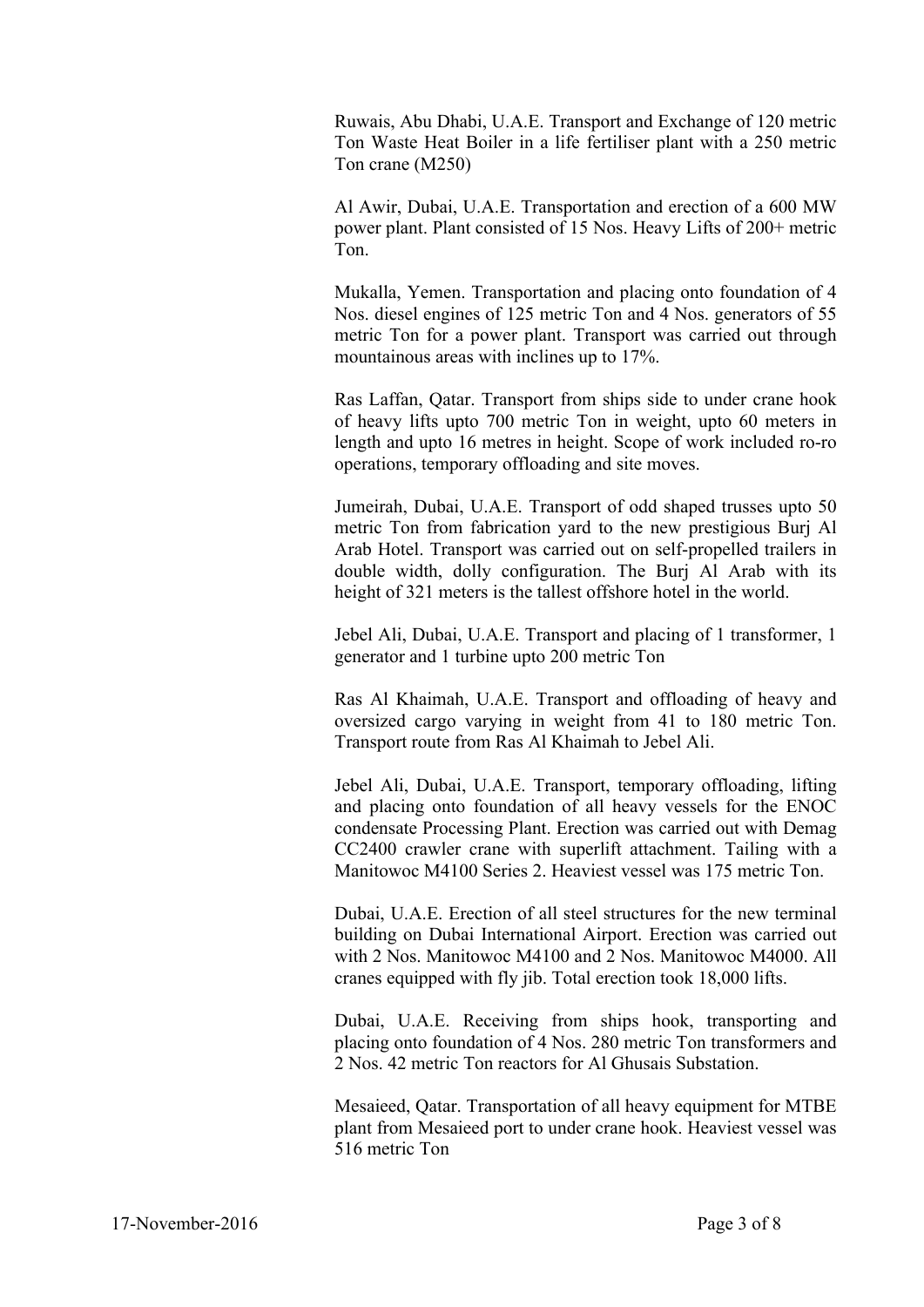Mesaieed, Qatar. Lifting of one vessel of 516 metric Ton with a Manitowoc M1200 ringer crane with 70 meter boom and 30 meter flyjib.

U.A.E. Transport and placing of 40 Nos. 50 metric Ton each desalination units. Scope of work included loading, barge transport, inland transport and lifting. Units where lifted in 5 new desalination plants in Fujeirah, Ras Al Khaimah and Um Al Quwaim.

**June 1998 – Sep. 1999** Mammoet Gulf, Dubai, U.A.E. Project Manager

**Activities** - In charge of 50 Nos. out-door personnel of various nationalities

- Involved in schedules (critical path) during negotiation stage
	- Mobilisation of materials
	- In charge of engineering department
	- Contract review prior to signing and advising management
- Progress reports progress meetings
- Commissioning documents
- Project planning
- Site representative
- **Projects** Dubai, U.A.E. Controlled demolition of the temporary construction bridge leading to the Burj Al Arab hotel. Bridge was demolished while standing on it with one Demag CC2400 and one Linkbelt LS 318. Bridge beams where loaded onto hydraulic trailers and transported to a storage area.

Jebel Ali, U.A.E. Transport of one vessel of 186 metric Ton and 67 meters long from fabrication yard in Jebel Ali to Iso-octane site. Transport was carried out on self-propelled trailers in close cooperation with the Jebel Ali authorities. This vessel was the longest item ever transported in Jebel Ali.

Jebel Ali, U.A.E. Lifting of one vessel of 186 metric Ton and 67 meters long. Lifting was performed with Demag CC2400 with superlift attachment.

Mussafah, Abu Dhabi, U.A.E. Loading and ro-ro operation of a 600 metric Ton turret structure.

Mussafah, Abu Dhabi, U.A.E. Launch of a 400 metric Ton power barge from quay side into water utilising partly submersed skid system.

U.A.E. and India. Various projects involving cranes (Manitowoc 4100 and Manitowoc 4000) executing work on a barge for the coast of India.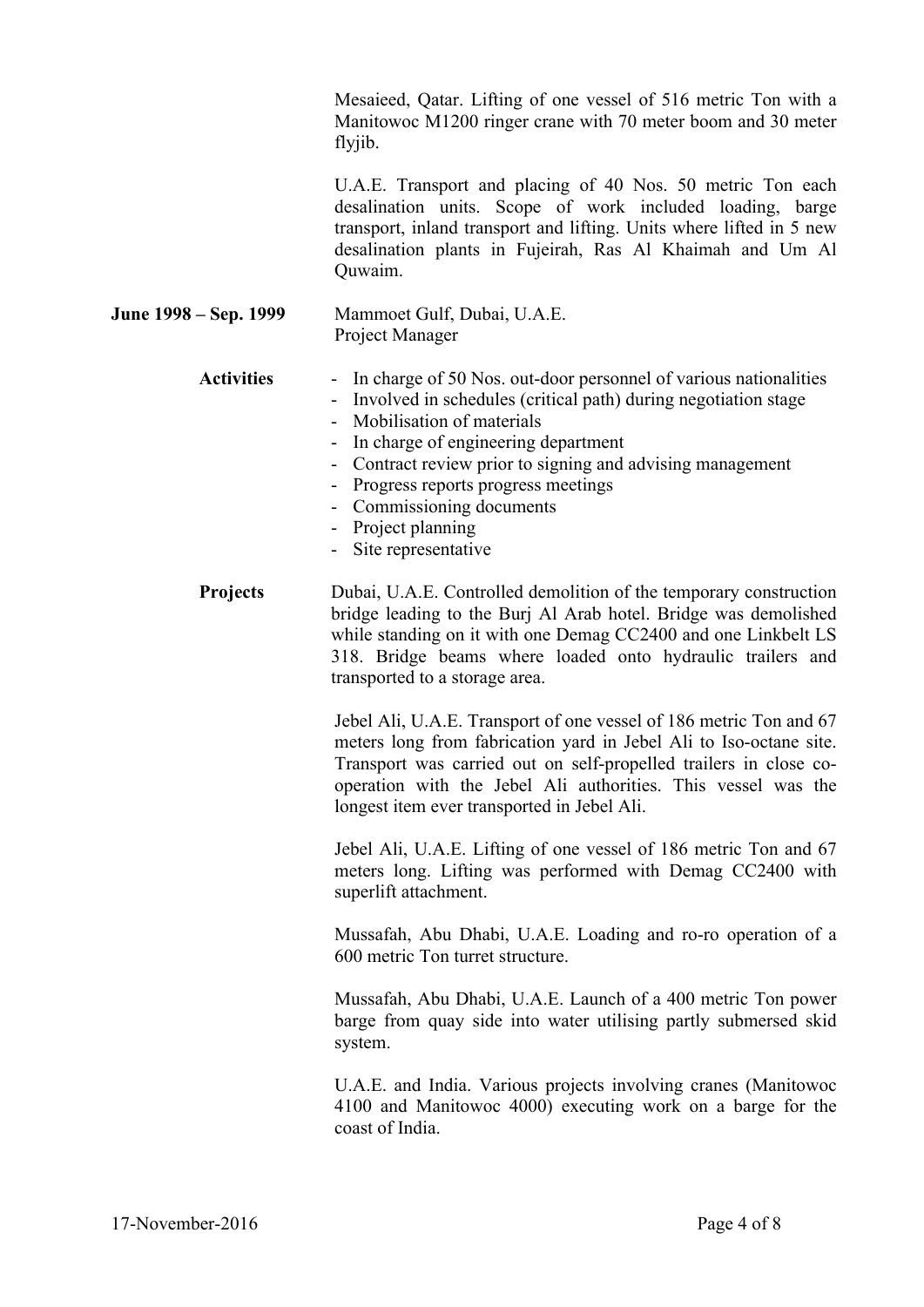Jebel Ali, U.A.E. Transport and installation of overhead crane for expansion of Dubai Aluminium (DUBAL). Installation carried out with CC2400 with luffing jib and superlift attachment.

**Sep. 1999 – Nov. 2000** Pecon Transport Division, Mammoet Gulf's partner in Abu Dhabi Executive Manager

#### **Activities** - Set up and open new office in Abu Dhabi (incl. all related documentation and permits)

- Advising management on purchases of new/used equipment
- Contract negotiations with (potential) clients
- Contract negotiations with sub-contractors/suppliers
- Market analysis / SWOT analisys
- Sales activities
- Client relations

**Projects** Dubai, U.A.E. Transport of 42 Nos. Glaswalled passenger walkway bridges from Sharjah fabrication yard to Dubai International Airport.

> Abu Dhabi, U.A.E. Turn key job. Loading of a 1500 metric Ton Tugboat, ro-ro onto a floating dock offload onto docking blocks and submerse the floating dock.

> Al Taweelah. U.A.E. Receiving from ships hook, temporary storage in Abu Dhabi port, ro-ro onto barge and offload on site of 18 Nos. heat recovery boilers for the Al Taweelah A2 power and desalination plant. Boiler weights varied from 200 to 240 metric Ton.

> Al Taweelah. U.A.E. Transport and lifting of 18 Nos. heat recovery boilers for the Al Taweelah A2 power and desalination plant. Lifting was carried out with CC2400 with superlift attachment and tailing with Manitowoc M4100 Series 2.

> Rusail, Oman. Transport and placing onto foundation of 1 No. generator, 1 No. Turbine and 1 No. starting unit of 200+ metric Ton

> Mussafah, Abu Dhabi, U.A.E. Transport and loadout of Upper Turret Structure weighing 1050 metric Ton. Loadout onto a barge and towed to along side Mammoet vessel "Happy Buccaneer" were it was lifted onto deck.

> Mussafah, Abu Dhabi, U.A.E. Transport and loadout of 7 modules upto 750 metric Ton for the Belema oil/gas field in Nigeria. All modules loaded onto a barge and towed along side mammoet vessel "Happy Buccaneer" where modules were lifted onto deck.

> Assaluyeh, South Iran. Total South Pars 2 & 3 oil development project. Receiving, off-loading, ro-ro and barging and lifting of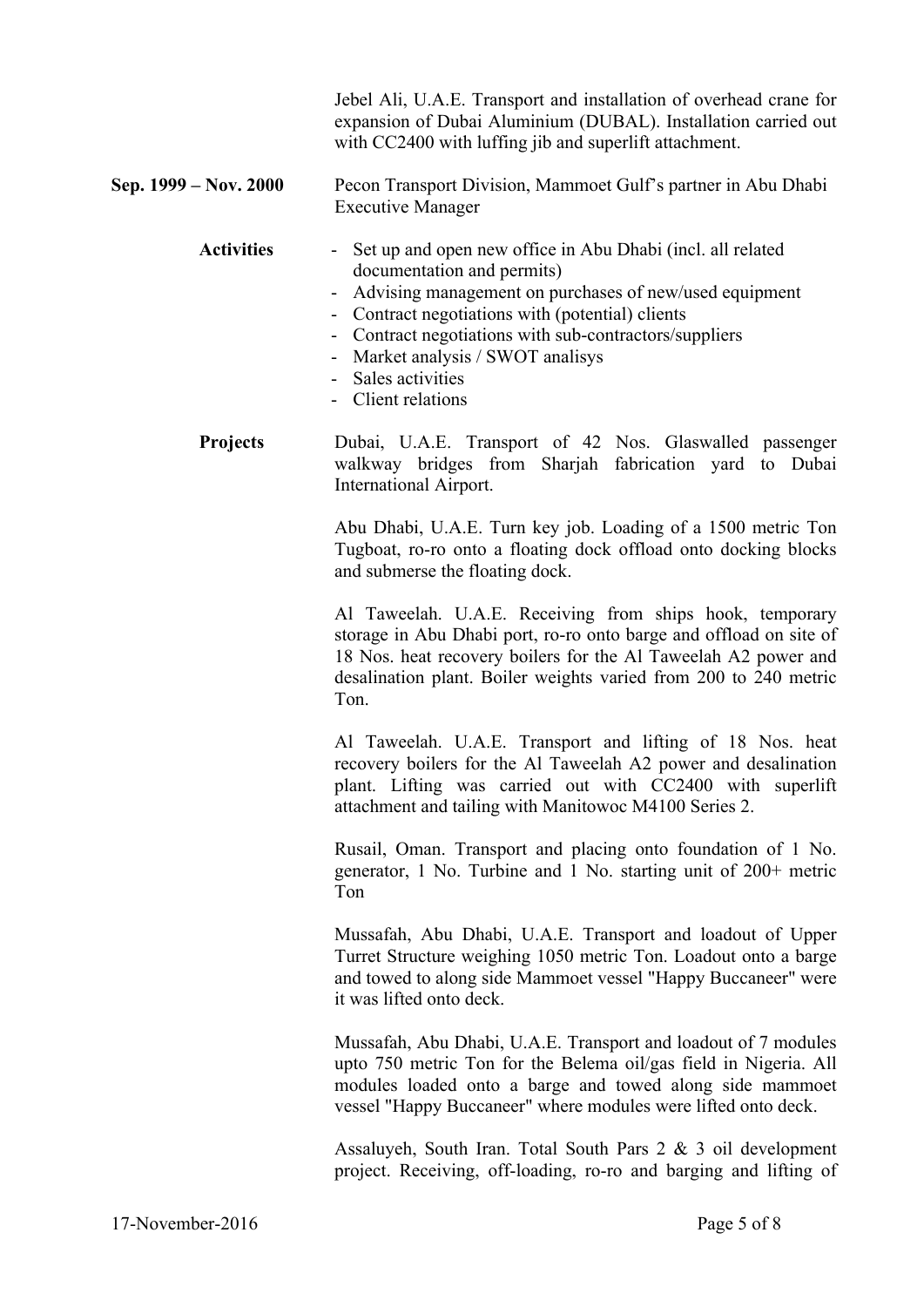|                              | 150 H/L's upto 300 metric Ton. Scope of work also included<br>engineering, logistics.                                                                                                                                                                                                                                                                                                                                                                                      |
|------------------------------|----------------------------------------------------------------------------------------------------------------------------------------------------------------------------------------------------------------------------------------------------------------------------------------------------------------------------------------------------------------------------------------------------------------------------------------------------------------------------|
| Nov. 2000 – March 2001       | Fagioli S.p.a., Milano, Italy<br><b>Operations Supervisor International Business</b>                                                                                                                                                                                                                                                                                                                                                                                       |
| <b>Activities</b>            | - Streamlining company processes such as engineering, document<br>flow and internal correspondance, between the various<br>overseas branches.                                                                                                                                                                                                                                                                                                                              |
| <b>March 2001 – Dec 2002</b> | Fagioli USA Inc, Houston, United States of America<br><b>Operations Director</b>                                                                                                                                                                                                                                                                                                                                                                                           |
| <b>Activities</b>            | - Responsible for all all day to day operations.<br>In charge of 15 Nos. field personnel of various nationalities<br>Involved in scheduling (critical path) during negotiation stage<br>De/mobilisation of materials and equipment<br>- In charge of engineering department<br>- Contract review prior to signing and advising management<br>- Progress reports progress meetings<br>- Responsible for all applicable permits prior to any Heavy<br>Transport taking place |
|                              | Responsible for organizing future split of engineering and<br>operations departments                                                                                                                                                                                                                                                                                                                                                                                       |
| <b>Projects</b>              | St. Paul Airport, Minneapolis, Minnesota, USA. Lifting a 300<br>metric Ton tunnel boring machine out of its pit upon completion of<br>tunnel, transport it across the airport runway at night time and<br>lower it into the new pit for the next tunnel. Lifting was performed<br>with strand jacks, 700 ton hydraulic gantry positioned on top of a<br>tower system. Transport was carried out on SPMT's.                                                                 |
|                              | Mira Flores, Panama. Receiving 350 metric Ton diesel engine from<br>ships gear in the Mira Flores locks while Panama Canal was closed<br>by the authorities. Transport from the locks to the nearby upgraded<br>powerplant that provides the power to the locks. Transport crossed<br>a 1901 bridge.                                                                                                                                                                       |
|                              | Forney, Texas, USA. Powerplant. 6 turbines, 6 generators, 2 steam<br>turbines, 8 transformers. Lifted from rail car by hydraulic gantry,<br>transported to site and placed onto their respective foundation by a<br>combination of hydraulic gantries and tower systems.                                                                                                                                                                                                   |
|                              | New Iberia, Louisiana. Roll off a barge onto land of 900 metric<br>Ton salveged offshore platform. Performed with 36 axles SPMT.                                                                                                                                                                                                                                                                                                                                           |
|                              | Gibson, Louisiana. Roll off a barge onto land of one 200 metric<br>Ton and one 600 metric Ton salvaged offshore platform.                                                                                                                                                                                                                                                                                                                                                  |
|                              | Morgan City, Louisiana. Pulling of 2 offshore jackets (3,000 metric<br>Ton and 4,000 metric Ton) onto a barge upon completion of                                                                                                                                                                                                                                                                                                                                           |
| 17-November-2016             | Page 6 of 8                                                                                                                                                                                                                                                                                                                                                                                                                                                                |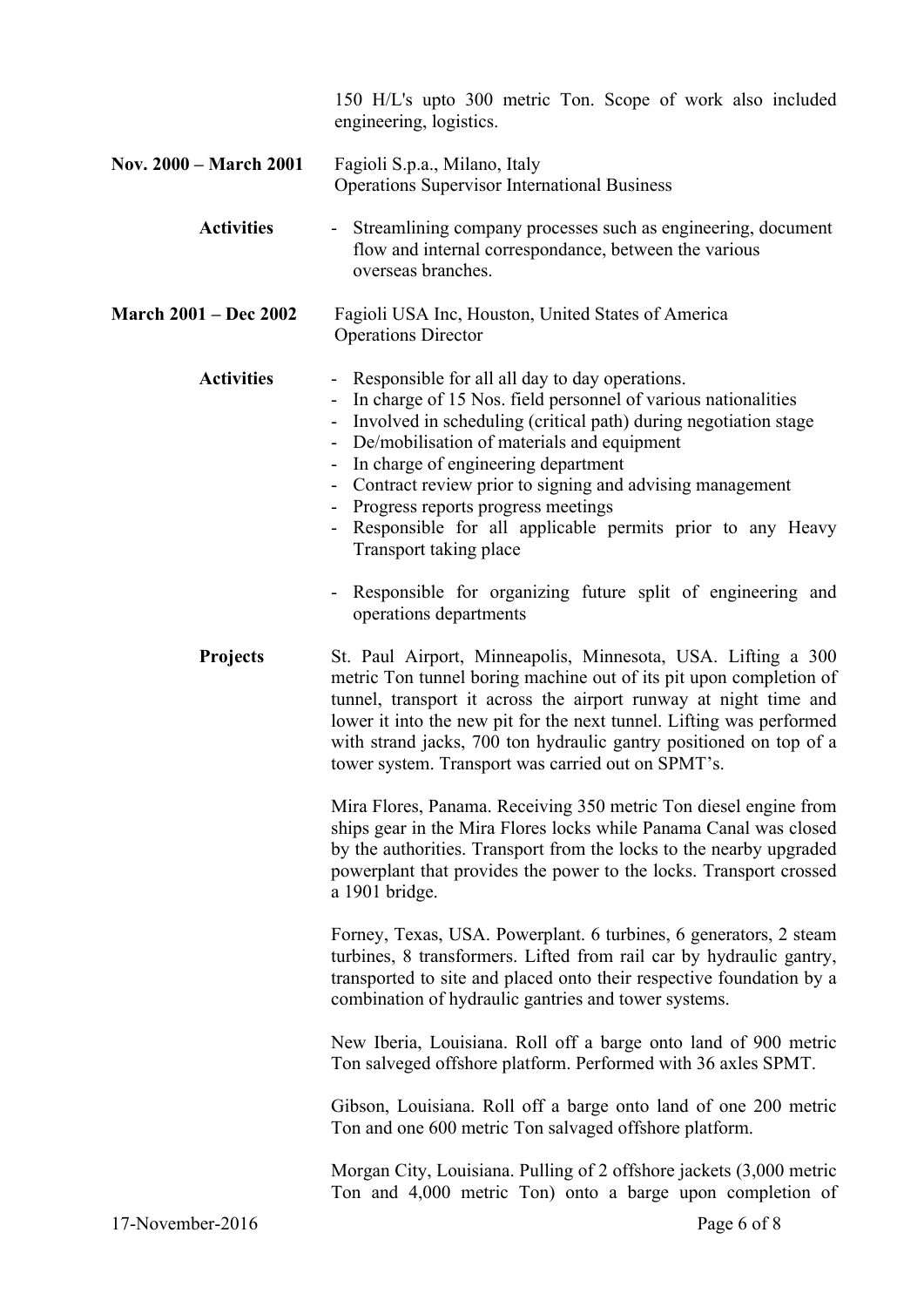|                       | fabrication. Pulling force was provided by strand jacks while<br>jackets sat on skid ways.                                                                                                                                                                                                                                                                                                                                                          |
|-----------------------|-----------------------------------------------------------------------------------------------------------------------------------------------------------------------------------------------------------------------------------------------------------------------------------------------------------------------------------------------------------------------------------------------------------------------------------------------------|
|                       | Gibson, Louisiana. Roll off a barge onto land of one 600 metric<br>Ton and one 1,300 metric Ton salvaged offshore platform.                                                                                                                                                                                                                                                                                                                         |
| Dec 2002 – Oct 2004   | Fagioli PSC USA Inc, Houston, United States of America<br>Manager of Engineering and Development and<br>General Manager Fagioli PSC Equatorial Guinea (West Afrika)                                                                                                                                                                                                                                                                                 |
| <b>Activities</b>     | - In charge of engineering department<br>- Responsible for development and fabrication of new equipment<br>- Set-up operational office in Equatorial Guinea<br>- Assist sales department in feasibility studies prior to submissal<br>of bid documents<br>Render engineering assistance during surveys and other required<br>studies<br>- Liaise with oversees engineering offices in Italy and England<br>- Render supervision on special projects |
| <b>Projects</b>       | Malabo, Equatorial Guinea, West Afrika. New oil refinery for<br>which Fagioli executed transport for all equipment originated from<br>USA. Fagioli also executed all transport in E.G. by means of 24<br>axles SPMT, 700 ton hydraulic gantry. Project compriced over 150<br>Heavy Lifts up to 450 metric ton.                                                                                                                                      |
| Oct. 2004 - Jan. 2006 | Caribbean Heavy Lift & Transport Aruba, an ATCO (Aruba<br>Transport Company) division, Dutch Caribbean<br>Director of Operations                                                                                                                                                                                                                                                                                                                    |
| <b>Activities</b>     | - Set up of a new Heavy Lift and Heavy Transport division.<br>- Responsible for marketing, sales and execution of awarded<br>projects<br>Investment proposals for equipment such as Goldhofers, jack,<br>skid & slide system and cranes.<br>Reporting to board members                                                                                                                                                                              |
| Jan 2006 - present    | Founding of The Works international (www.the-works-int.com)<br>Privately held company focussing on global Heavy Lift &<br>Transport training and education                                                                                                                                                                                                                                                                                          |
| Jan. 2006 – Jan. 2010 | Caribbean Heavy Lift & Transport Aruba, an ATCO (Aruba<br>Transport Company) division, Dutch Caribbean<br>Director of Operations<br>Member Board of Directors of ATCO reporting to share holders.                                                                                                                                                                                                                                                   |
| Jan. 2010 – Dec. 2013 | As of 1 January 2010 appointed Managing Director of ATCO<br>reporting to share holders                                                                                                                                                                                                                                                                                                                                                              |
| <b>Jan 2010</b>       | Authored and published the only Heavy Transport book for this<br>industry. The Art of Heavy Transport.<br>Reprint in 2011 and revised second edition in 2012.                                                                                                                                                                                                                                                                                       |
| 17-November-2016      | Page 7 of 8                                                                                                                                                                                                                                                                                                                                                                                                                                         |